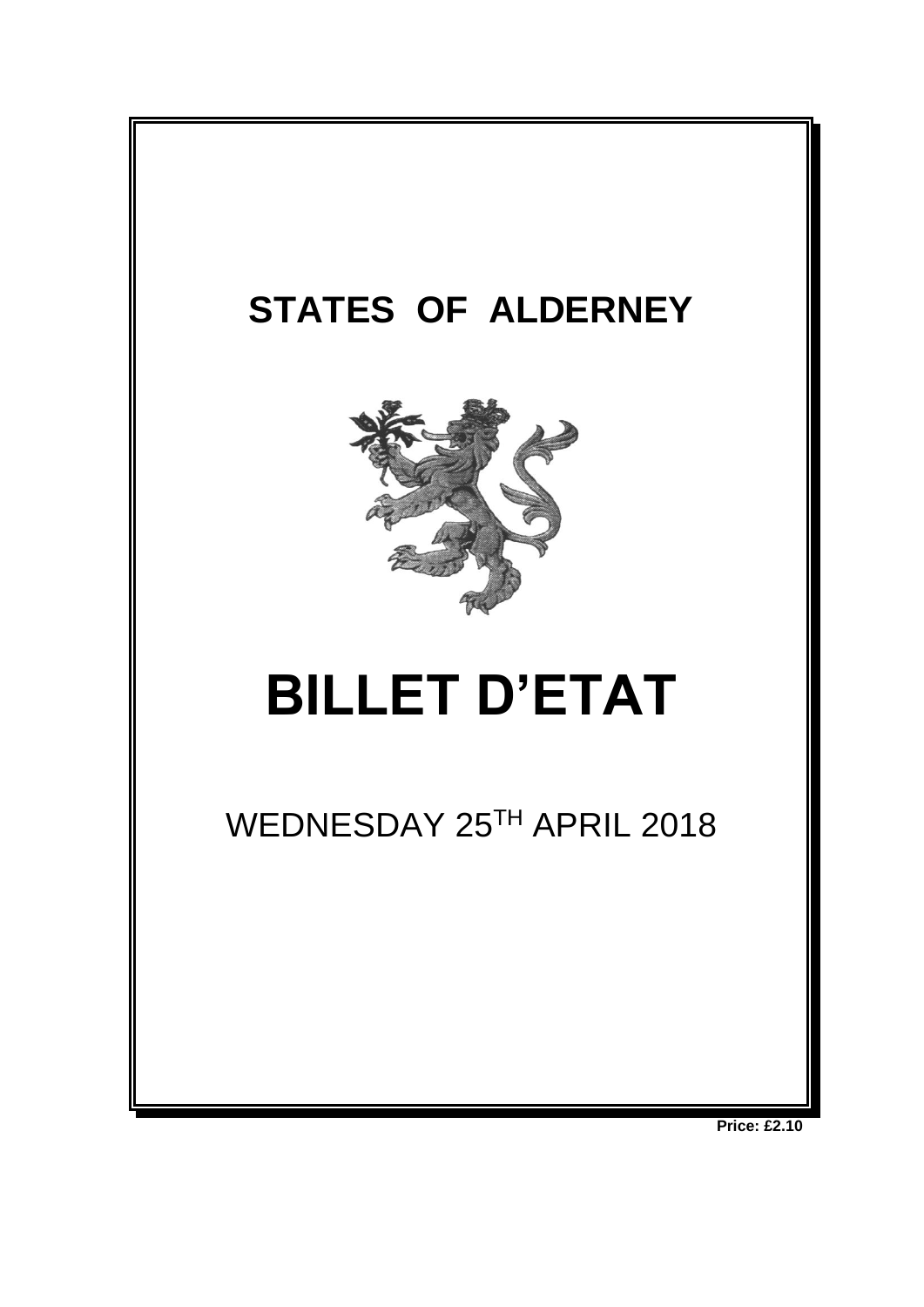# **STATES OF ALDERNEY**

## **BILLET D'ETAT**

## **FOR WEDNESDAY 25TH APRIL 2018**

Members of the States:

I have the honour to inform you that the Meeting of the States will be held at 5:30 pm on Wednesday 25<sup>th</sup> April 2018. This will be preceded by the People's Meeting, which will be held on Wednesday 18<sup>th</sup> April 2018 at 7:00 pm in the Island Hall.

W Stuart Trought President

#### **Item l Organ Donation – Opt Out Basis**

**The following letter was received from James Dent, Chairman of the Policy and Finance Committee:-**

*"At its meeting on the 20th February 2018, the Policy and Finance Committee resolved to:*

#### *"Note(d) the planned consultation on the prospect of organ donation to be on an opt-out basis and agreed to arrange for this to be submitted to the States for debate without resolution."*

*Currently we have an "opt-in" system for organ donation, which means that people who wish to donate in the event of their death need to make their wishes clear. This can be by telling family or friends, giving their consent through their driving licence, or joining the NHS Organ Donor Register. However, there are many people who, although they do believe in organ donation, have not joined the Organ Donor Register. Without making this express decision, it is more difficult for doctors to establish a patient's wishes and more difficult for family and friends to honour them.*

*In Guernsey, the initial thinking has been to reflect recent changes made in Wales, which have resulted in an increase in donations, and move towards a deemed consent or soft opt-out system. We understand that the Scottish Government is considering similar action. If we follow, this will mean that we assume all islanders wish to donate their organs if possible when they die unless they have requested to be removed from the register, either totally, or with respect to particular organs. Central to the system, must be ensuring that sensitive processes are in place both to enable all islanders to have the opportunity to record their decision clearly and for families to be consulted before organs are taken.*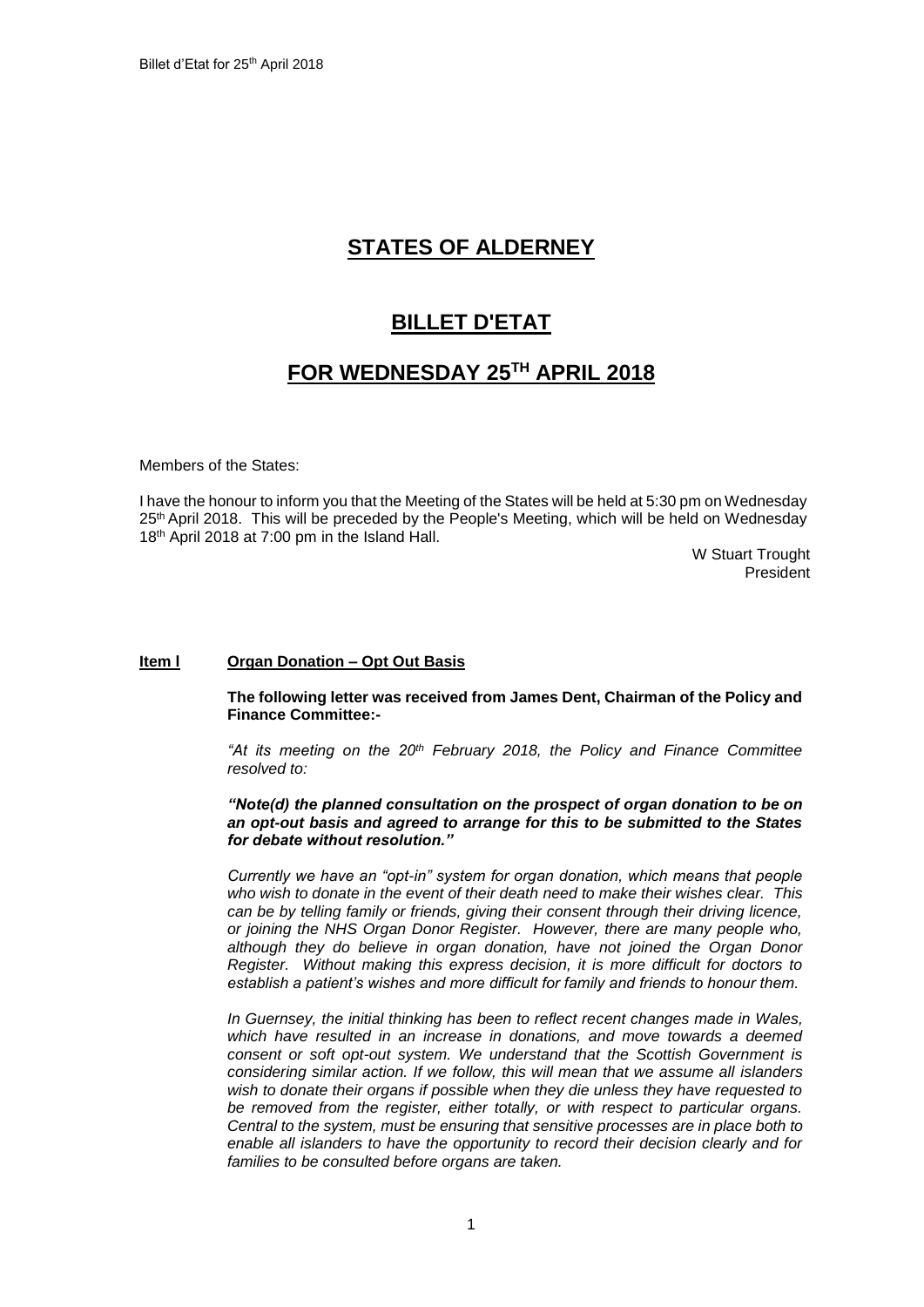*In Wales, deemed consent does not apply to:- anyone under 18, people from Wales who die in another part of the UK and individuals who are not thought to have the mental capacity to make a decision on whether or not to be an organ donor. We would need to consider the need for similar caveats. There might of course be others that we would wish to incorporate.*

*The Guernsey consultation closed on 23rd March, but it is not expected that results will be published before June.* 

*Members are invited to provide their own views and it is hoped that the debate will encourage wider debate in the community.*

*I* would be grateful if you would put this paper before the States for debate without *resolution.*

*James Dent, Chairman"*

**The States of Alderney is asked to debate the matter without resolution.**

#### **Item Il Alderney Partnership Law**

**The following letter was received from James Dent, Chairman of the Policy and Finance Committee:-**

*"Unlike Jersey and Guernsey, Alderney has no legislation in place which defines 'partnerships' or 'limited liability partnerships'. In Guernsey, there are three types of partnership - an ordinary 'trading' partnership, a limited partnership, and a limited liability partnership.*

*There are potential business opportunities for the Island as a result of the introduction of an Alderney Partnership Law which, in addition to permitting standard partnerships to be set up in the Island, would also effectively allow a partnership to exist which could be registered and administered in the Island by an 'administrative' partner with limited liability but with the active partners operating in another jurisdiction.* 

*In any such legislation, there are reputational risks to take into account. Therefore, the proposed Alderney Partnership Law would require that, as part of the legislation, all partners were properly identified and their full details registered with the relevant regulatory authorities in both Alderney and Guernsey.* 

*The Policy and Finance Committee considers that there is merit in the introduction of such legislation on the basis that it would offer the opportunity for new business to come to the island and contribute both to the local economy and, ultimately, to Bailiwick revenues.*

*I would be grateful if you would place this matter before the next meeting of the States of Alderney with an appropriate proposition.* 

*James Dent, Chairman"*

**The States of Alderney is asked to approve the preparation of an Alderney Partnership Law in principle subject to appropriate preparatory policy work and consultation being undertaken.**